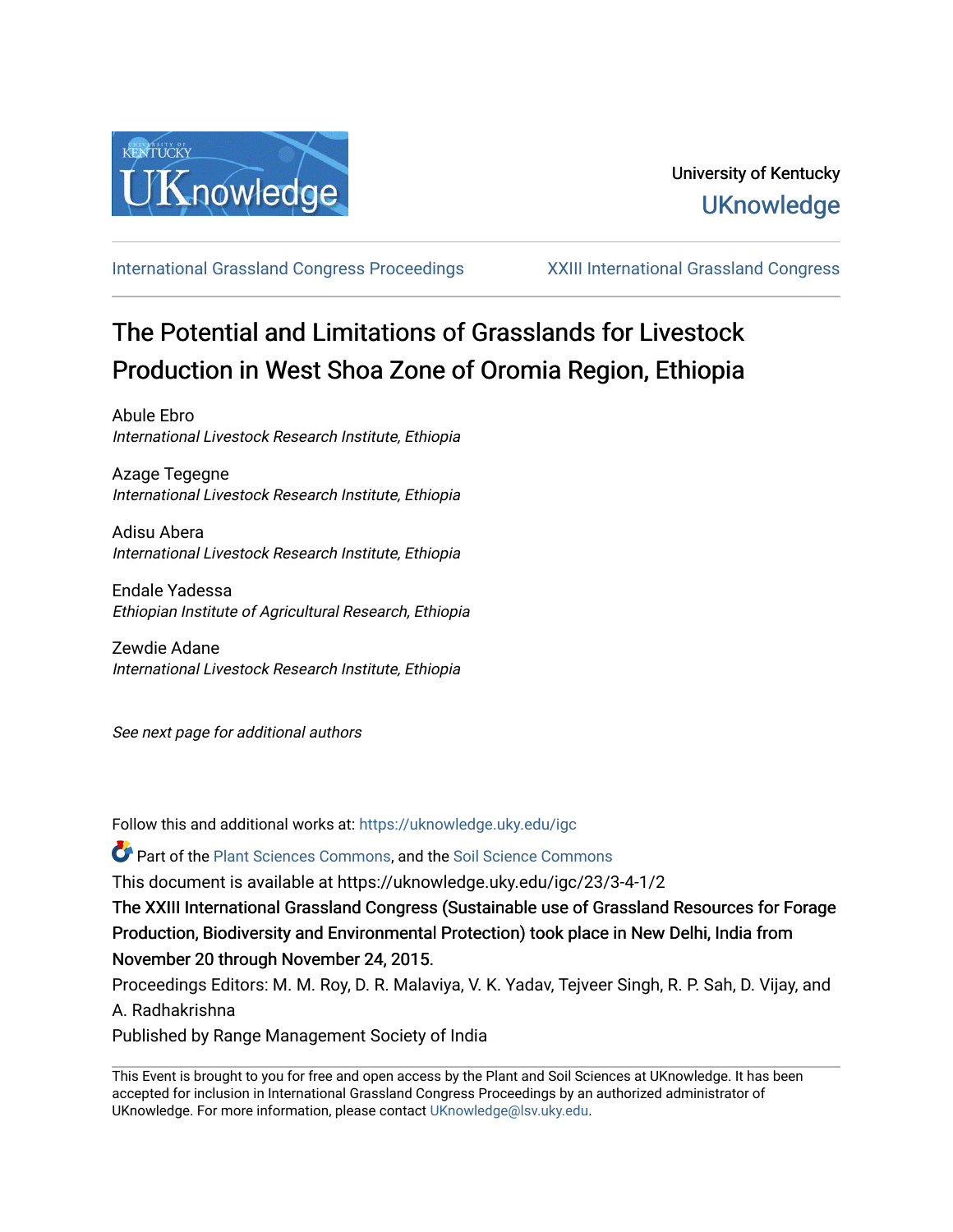## Presenter Information

Abule Ebro, Azage Tegegne, Adisu Abera, Endale Yadessa, Zewdie Adane, and Berhanu Gebremedhin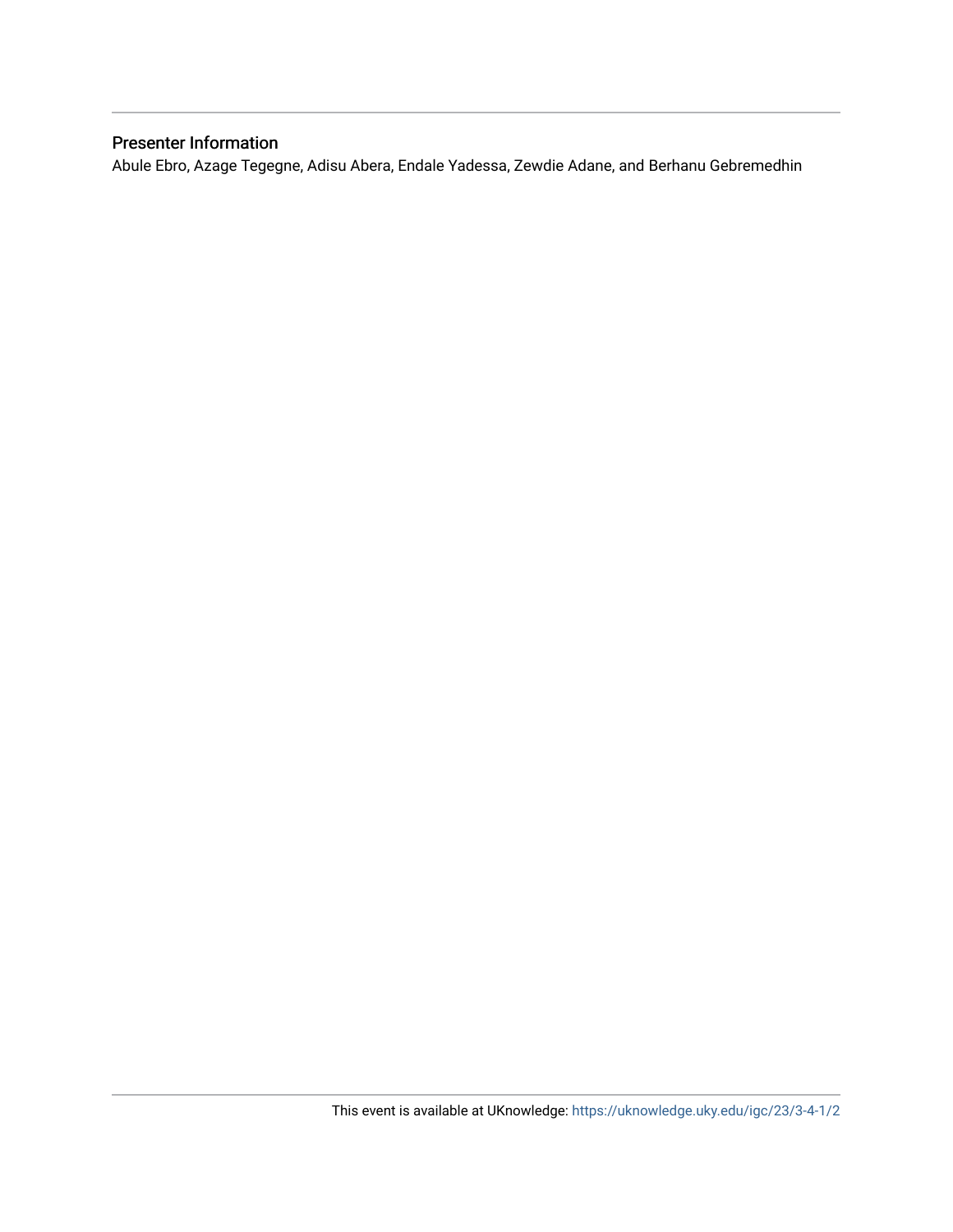PaperID:1246 Theme 3. Sustainability of grasslands- social and policy issues Sub-theme 3.4. Improving grasslands through education and practice

## **The potential and limitations of grasslands for livestock production in west Shoa zone of Oromia region, Ethiopia**

## **Abule Ebro<sup>1</sup> \*, Azage Tegegne<sup>1</sup> , Adisu Abera<sup>1</sup> , Endale Yadessa<sup>2</sup> , Zewdie Adane<sup>1</sup> , Berhanu Gebremedhin<sup>1</sup>**

<sup>1</sup>Livestock and Irrigated Value Chains for Ethiopian Smallholders—International Livestock Research Institute (ILRI), P.O. Box 5689, Addis Ababa, Ethiopia

<sup>2</sup>Ethiopian Institute of Agricultural Research, Tepi research centre, Addis Ababa, Ethiopia \*Corresponding author e-mail: [abuleebro@gmail.com](mailto:abuleebro@gmail.com)

**Keywords:** Ethiopia, Grasslands, Limitations, Potentials, Rehabilitation

#### **Introduction**

Ethiopia holds the largest livestock population in Africa estimated at about 54 million heads of cattle, 25.5 million sheep, 24.06 million goats, 0.92 million camels, 4.5 million donkeys, 1.7 million horses, 0.33 million mules, 54 million chicken and 4.9 million beehives (CSA, 2012). Despite the huge livestock population, the productivity of livestock in general is low and compared to its huge resource its contribution to the national economy is below expected. Among the major problems affecting livestock production and productivity in Ethiopia, feed shortage in terms of quantity and quality is the leading problem (Alan *et al*., 2012). The major feed resources in Ethiopia are natural pasture (grasslands) and crop residues with varying proportion among the different zones of the country. The role of natural pasture grazing as a major livestock feed resource is diminishing from time to time due to shrinking grazing land size (Yayneshet, 2010). Yet, the potential and limitations of the grasslands in the different zones are not studied and properly documented. Thus, the objective of this study is to assess the potentials and limitations of the vast grasslands found in west Shoa zone of the Oromia Regional State of Ethiopia where the LIVES project is currently operating.

#### **Materials and Methods**

This study was undertaken in 3 districts of the West Shoa Zone of Oromia Regional State of Ethiopia. The study districts (Ejere, Ada berga and Meta-robi) have a human population of 402,614 which is about 16.9% of the total human population of the Zone (CSA, 2012). The livelihood of the communities in the Zone including the study districts is based on mixed crop-livestock production system. The methods used for the study were review of literatures and secondary documents, focus group discussions (FGDs), and individual household interview. In each of the study district, 6 representative peasant associations (PA), the lowest administrative unit, were selected with the help of the district livestock agency. In each of the PA, FGD was undertaken with community members and key informants. The FGD was undertaken using a questionnaire developed by ILRI (FEAST program) and the participants of the FGDs were 10 to 15 people of different sex, age group, educational background and etc. At the end of each group discussion, three individuals representing three classes of farmland ownership (below average, average and above average) were identified by the FG discussants and were interviewed individually. The data was entered and analyzed using the FEAST program (Alan *et al*., 2012).

#### **Results and Discussion**

The average farm size in Ejere is about 2.3 hectares with a range of 1 to 3.5 hectares while a typical (average) household has a mean household size of 6 persons with a range of 5 to 7 persons. Similarly, in Ada-berga district, the average farm size is 3 hectares with a range of 2.5 to 4.5 hectares while a typical (average) household has a mean family size of 7 persons with a range of 4 to 10 persons. At Meta-Robi, the average farm size per household is about 3.86 hectares ranging from 0.5 to 12 ha and the average family size about 6 with a range of 1 to 17. Generally, in the study districts, the average family size is higher than national average family size of rural areas (4.9) people per household (CSA, 2011) and this is mostly due to labor demanding agricultural activities in the districts contributing for such higher family sizes. The average land holdings in the study districts is also higher than the average national land holding size (0.96 ha/hh) and Oromia region (1.15 ha/hh) (CSA, 2011).

The major livestock feed resources in the zone and the study districts is natural pasture although it declines from time to time because of the increase in the size of crop lands which agrees with the findings of Ahmed *et al*. (2010). Crop residues, improved fodder, hay, by-products and other feed resources contribute 21.84, 0.13, 3.63, 0.18 and 4.72%,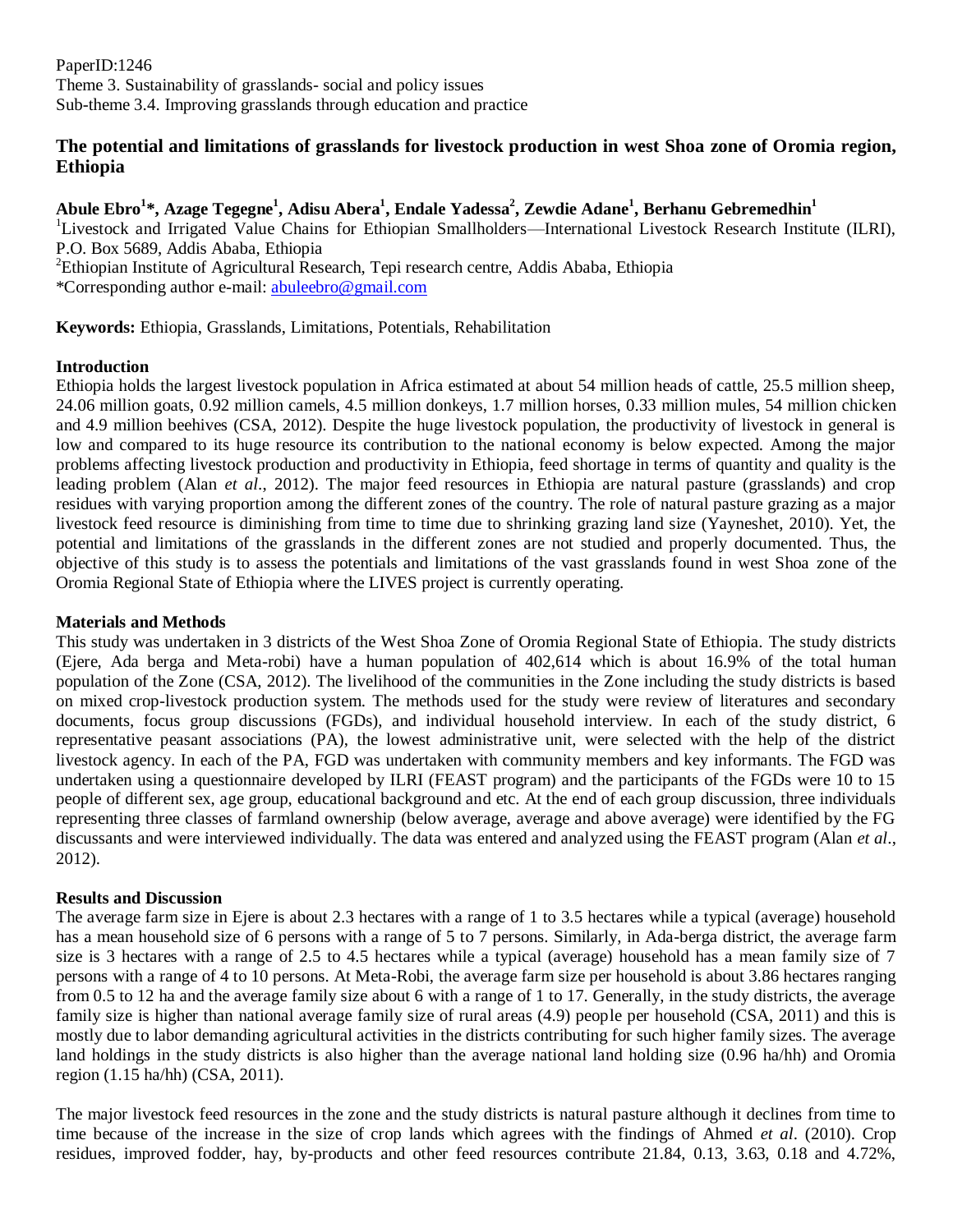respectively. The study districts are known for their livestock production such as dairying, fattening of small ruminants, apiculture and poultry. While apiculture is very common in the districts, dairying is particularly practiced in and around urban areas which majorly uses exotic cross bred cows (Jersey and Holestien Friesian breed) in Ejere and Ada-Berga. With increase in farmland size, the average livestock owned per household has increased in the districts (Table 1) which is in accordance with the report of CSA (2012) wealth being an important factor in increasing livestock size. The major crops grown in the districts are wheat, Teff (*Eragrostis tef*), beans, barely, lentils and sunflower. Other crops and vegetables are also produced in the districts.

|                                |              | Ejere   | Ada-Berga    |              |         |              |
|--------------------------------|--------------|---------|--------------|--------------|---------|--------------|
|                                | <b>Below</b> | Average | <b>Above</b> | <b>Below</b> |         | <b>Above</b> |
|                                | average      |         | average      | average      | Average | average      |
| Bulls or castrated male cattle | 2.0          | 4.1     | 5.3          | 1.3          | 2.1     | 2.3          |
| Goats                          | 0.2          | 0.0     | 2.2          | 1.0          | 1.7     | 0.0          |
| Horse                          | 0.5          | 0.9     | 1.5          | 0.2          | 1.6     | $1.0\,$      |
| <b>Improved Dairy cattle</b>   | 1.0          | 2.1     | 4.2          | 0.0          | 2.0     | 1.6          |
| Local dairy cattle             | 3.3          | 5.3     | 5.9          | 2.2          | 5.2     | 6.4          |
| Poultry - village conditions   | 8.2          | 9.2     | 8.5          | 2.3          | 11.0    | 12           |
| Sheep                          | 2.0          | 4.7     | 4.5          | 2.2          | 9.0     | 9.4          |
| Donkeys                        | 2.2          | 2.0     | 2.0          | 0.0          | 1.2     | 1.5          |

| <b>Table 1:</b> Mean number of livestock owned per household based on the size of farmland |  |  |  |  |  |  |  |  |  |  |  |  |
|--------------------------------------------------------------------------------------------|--|--|--|--|--|--|--|--|--|--|--|--|
|--------------------------------------------------------------------------------------------|--|--|--|--|--|--|--|--|--|--|--|--|

**Types of grazing land:** There are two types of grazing lands in the study districts, i.e., upland and wet land although the latter is larger (80%) than the former (20%) in terms of area coverage. Hay making is a known practice by most of the farmers in the districts either from natural pasture or grown feed crop/oat. Standing hay is also a common practice in the districts although it declines from time to time because of the increased conversion of grazing lands to farmlands (Ahmed *et al*., 2010).

**Ownership:** Traditionally, communal grazing land ownership with loses control from individuals on their piece of grazing lands used to characterize the study districts. Nowadays, privately owned grazing land is becoming popular. The private grazing lands (0.25 to 0.5 ha/household on average) are used for hay making and/or grazing. Communal grazing lands are diminishing over time due to expansion of cropping and allocation of communal lands for landless youth which is also the case in other parts of the highlands of Ethiopia. While tethering is common on private grazing lands, open grazing is practiced on the communal lands. Both types of land are used for grazing throughout the year. The main difference is that private grazing land is either in good or fair condition whereas the communal grazing land is poor and at best fair in terms of quality which concurs the findings of Ahmed *et al*. (2010).

**Systems of grazing:** In the study districts, continuous, deferred and zero grazing systems are practiced by the respondents although the former is common among many farmers (60% of the respondents). This practice has led to extensive overgrazing of the grazing lands.

**Grazing land management practices:** Grazing land management practices are relatively less common in all the study districts owing to lack of appropriate training, lack of appropriate improvement methods and less attention given to grazing lands by the agricultural extension system.

## **Conclusion**

- The study revealed that the natural grasslands are still important sources of livestock feed in the study districts although diminishing from time to time. Therefore, the following interventions are important for management of the remaining grasslands.
- Rehabilitation of the degraded grasslands based on the extent of degradation (from resting to reseeding with desirable plants).
- Attention should be given to grasslands in the extension system.
- Practical training on grassland rehabilitation and study tour to successful area in grassland management.
- Land use planning/policy particularly in line with grazing land management is necessary.

## **References**